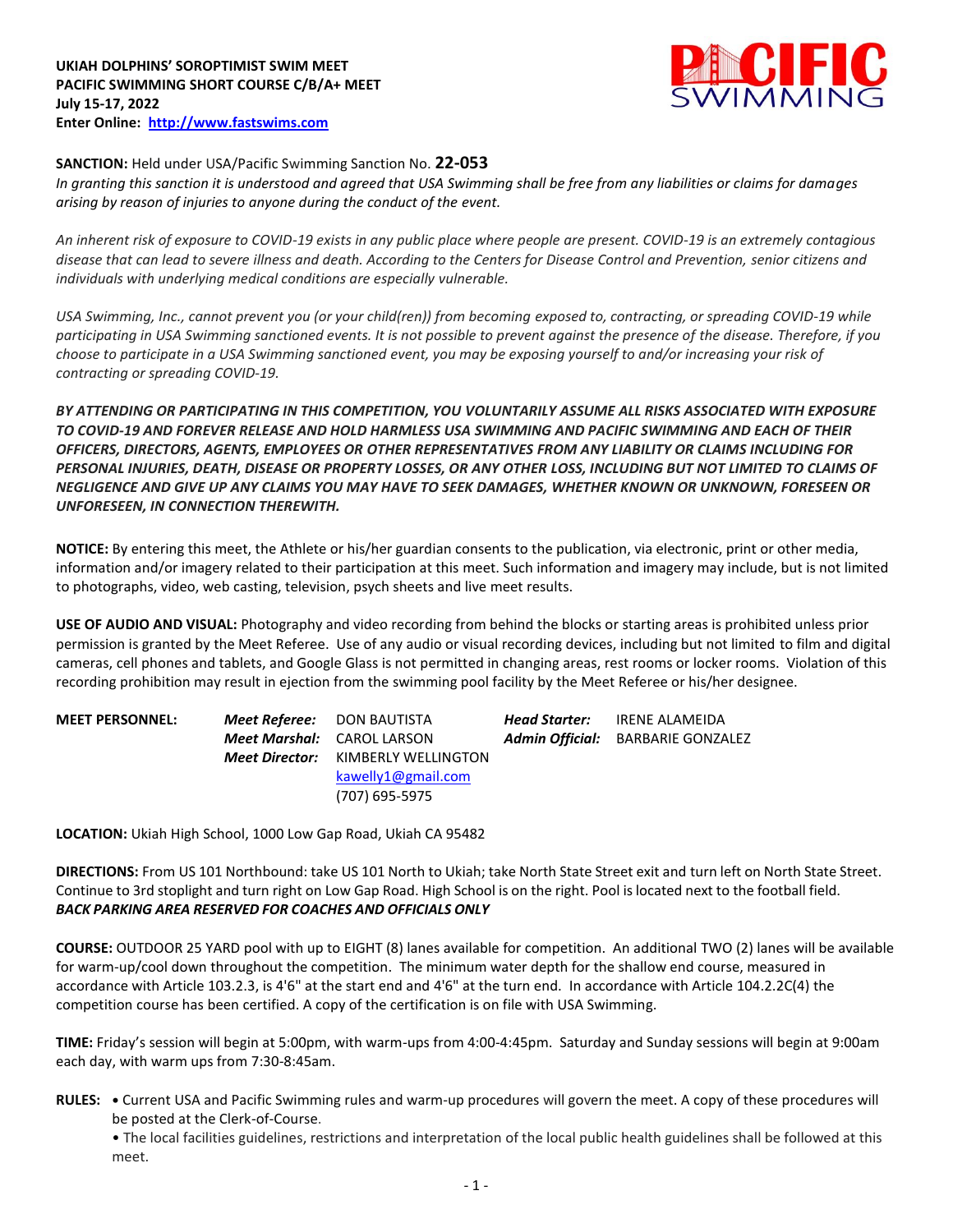• All applicable adults including Adult-Athletes participating in or associated with this meet, acknowledge that they are subject to the provisions of the USA Swimming Minor Athlete Abuse Prevention Policy ("MAAPP"), and that they understand that compliance with the MAAPP policy is a condition of participation in the conduct of this competition.

- All events are timed finals.
- All events will swim fast to slow.
- Athletes may compete in FOUR (4) events per day.
- Athletes must provide their own counters and timers for the 1650 Free.
- All Athletes ages 12 and under should complete competition within four (4) hours.

• Entries will be accepted until the number of splashes exceeds the estimated timeline, per the "Four-Hour Rule," based on the Athletes age and gender.

**•** If local conditions warrant it the Meet Referee, with the concurrence of the Meet Director, may require a mandatory scratch down. Immediate cash refunds will be made for any mandatory scratches.

• **All Coaches and Officials must wear their USA Swimming membership cards in a visible manner.** 

**UNACCOMPANIED ATHLETES:** Any USA Swimming Athlete-Member competing at the meet must be accompanied by a USA Swimming Member-Coach for the purposes of Athlete supervision during warm-up, competition and warm-down. If a Coach-Member of the Athlete's USA Swimming Club does not attend the meet to serve in said supervisory capacity, it is the responsibility of the Athlete or the Athlete's legal guardian to arrange for supervision by a USA Swimming Member-Coach. The Meet Director or Meet Referee may assist the Athlete in making arrangements for such supervision; however, it is recommended that such arrangements be made in advance of the meet by the Athlete's USA Swimming Club Member-Coach.

**RACING STARTS:** Athletes must be certified by a USA Swimming member-coach as being proficient in performing a racing start or must start the race in the water. It is the responsibility of the Athlete or the Athlete's legal guardian to ensure compliance with this requirement.

**RESTRICTIONS:** • Smoking and the use of other tobacco products is prohibited on the pool deck, in the locker rooms, in spectator

- seating, on standing areas and in all areas used by Athletes, during the meet and during warm-up periods.
- Sale and use of alcoholic beverages is prohibited in all areas of the meet venue.
- No glass containers are allowed in the meet venue.

• No dogs allowed on campus, except for medically certified "service dogs." All other animals are only allowed access to the venue at the discretion of the Meet Referee or his/her designee.

- No propane heater is permitted except for snack bar/meet operations.
- All shelters must be properly secured.
- Deck Changing is prohibited.

• Destructive devices, to include but not limited to, explosive devices and equipment, firearms (open or concealed), blades, knives, mace, stun guns and blunt objects are strictly prohibited in the swimming facility and its surrounding areas. If observed, the Meet Referee or his/her designee may ask that these devices be stored safely away from the public or removed from the facility. Noncompliance may result in the reporting to law enforcement authorities and ejection from the facility. Law enforcement officers (LEO) are exempt per applicable laws.

 Operation of a drone, or any other flying apparatus, is prohibited over the venue (pools, Athlete/Coach areas, Spectator areas and open ceiling locker rooms) any time Athletes, Coaches, Officials and/or Spectators are present.

**ELIGIBILITY:** • Athletes must be current members of USA Swimming and enter their name and registration number on the meet entry card as they are shown on their Registration Card. If this is not done, it may be difficult to match the Athlete with the registration and times database. The meet host will check all Athlete registrations against the SWIMS database and if not found to be registered, the Meet Director shall accept the registration at the meet (a \$10 surcharge will be added to the regular registration fee in the payment of cash or check, only). Duplicate registrations will be refunded by mail.

• Athletes in the "A" Division must have met at least USA Swimming Motivational "A" minimum time standard. Athletes in the "B" Division must have met at least the listed "B" minimum time standard. All entry times slower than the listed "B" time standard will be in the "C" Division.

• Entries with **"NO TIME" will be ACCEPTED (Exception – 1650 Freestyle. See Event Summary)**

• Entry times submitted for this meet may be checked against a computer database and may be changed in accordance with Pacific Swimming Entry Time Verification Procedures.

• Athletes with a disability are welcome to attend this meet and should contact the Meet Director or Meet Referee regarding any special accommodations on entry times and seeding per Pacific Swimming policy.

• Athletes 19 years of age and over may compete in the meet for time only, no awards. Such Athletes must have met standards for the 17-18 age group. All Adult Athletes must adhere with MAAPP and comply with but not limited to Athlete Protection Training, locker/bathroom protocols.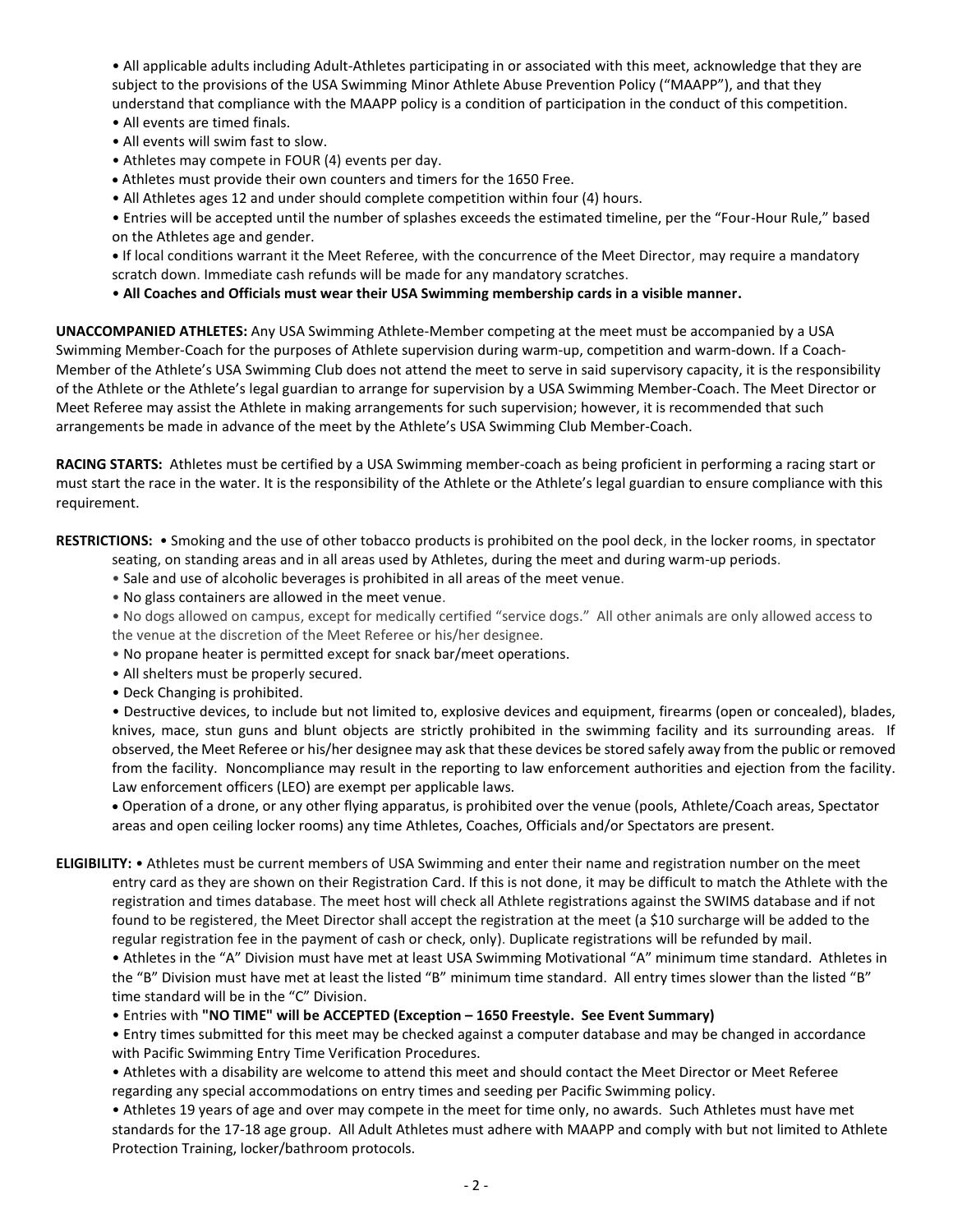• The Athlete's age will be the age of the Athlete on the first day of the meet.

**ENTRY FEES:** \$4.50 per event plus an \$8.00 participation fee per Athlete. Entries will be rejected if payment is not sent at time of request. No refunds will be made, except mandatory scratch downs. \$9.00 per Relay entry fee, Meet Referee or his/her designee will collect relay fees at the meet. Relay entry card and fee submission information will be provided during the Coaches' Meeting daily.

**ONLINE ENTRIES:** To enter online go to **[www.fastswims.com](http://www.fastswims.com/)** to receive an immediate entry confirmation. This method requires payment by credit card. FastSwims charges a processing fee for this service, 6.5% of the total Entry Fees plus \$0.75 per transaction, regardless of number of Athletes. Please note that the processing fee is a separate fee from the Entry Fees. If you do not wish to pay the processing fee, enter the meet using a mail entry. Entering online is a convenience, is completely voluntary, and is in no way required or expected of an Athlete by Pacific Swimming. Online and Hand Delivered entries will be accepted through Wednesday, **July 6, 2022**. Mail-In entries must be postmarked by Tuesday, July 5, 2022.

**MAILED OR HAND DELIVERED ENTRIES**: Entries must be on the attached consolidated entry form. Forms must be filled out completely and printed clearly with Athlete's best time. Mailed Entries must be postmarked by Tuesday, July 5<sup>th</sup>, 2022. Hand delivered entries will be accepted through **Wednesday, July 6th, 2022**. No late entries will be accepted. Requests for confirmation of receipt of entries should include a self-addressed envelope.

| Make check payable to: UKIAH DOLPHINS                                                             |                                          |                                                               |
|---------------------------------------------------------------------------------------------------|------------------------------------------|---------------------------------------------------------------|
| Mail entries to: UKIAH DOLPHINS<br>ATTN: Soroptimist Swim Meet<br>P.O. Box 635<br>Ukiah. CA 95482 | Hand deliver entries to: CUPPA JOE TO GO | Attn: Carol Larson<br>1900 N. State Street<br>Ukiah. CA 95482 |
|                                                                                                   |                                          |                                                               |

**CHECK-IN:** The meet will be deck seeded. Athletes must check-in at the Clerk-of-Course. No event shall be closed more than 30 minutes before the scheduled start of the session. Close of check-in for remaining events shall be no more than 60 minutes before the estimated time of the start of the first heat of the event. Athletes who do not check in will not be seeded in the event.

**SCRATCHES:** Any Athletes not reporting for or competing in an individual timed final event that they have checked in for/entered shall not be penalized. It is recommended for coaches to report scratched athletes to the Admin Official following initial check in with the Clerk of Course.

AWARDS: Ribbons will be awarded to the 1<sup>st</sup>-8<sup>th</sup> place finishers in the C/B/A divisions for the following age groups: 6 & under, 7-8, 9-10, 11-12, 13-14, 15-16, and 17-19. Awards must be picked up on Sunday, by a Club's coach or Club representative. Awards will not be mailed. If awards will not be able to be picked up on the last day of the meet, a pre-paid envelope must be provided.

**ADMISSION:** Free. A 3-day program will be available for \$5.00.

**SNACK BAR & HOSPITALITY:** A grab and go snack bar will be available throughout the competition. Coaches and working deck officials will be provided lunch. Hospitality will serve refreshments to timers and volunteers.

**MISCELLANEOUS:** No overnight parking is allowed. Facilities will not be provided after meet hours.

**MINIMUM OFFICIALS**: At least seven (7) days prior to the start of the meet, meet management (Meet Director and/or Meet Referee) shall contact a representative from each club participating in the meet, and provide a preliminary inventory of the officials that club is required to provide for each session. Each club shall, by the start of the meet, provide to the Meet Director or designee a list of Officials who have agreed to represent that club during each session of the meet.

At the meet, meet management shall conduct an inventory of officials, and shall compare the number of athletes entered in each session by each club with the number of officials present representing each club. If meet management certifies that a club has not provided sufficient officials for any session of the meet in accordance with the table below, excluding finals in a prelims and finals meet, the club shall be fined \$100 per missing official per session of the meet.

| <b>Club Athletes entered in session</b> | <b>Trained and carded Officials requested</b> |
|-----------------------------------------|-----------------------------------------------|
| $1 - 10$                                |                                               |
| $11 - 25$                               |                                               |
| 26-50                                   |                                               |
| 51-75                                   |                                               |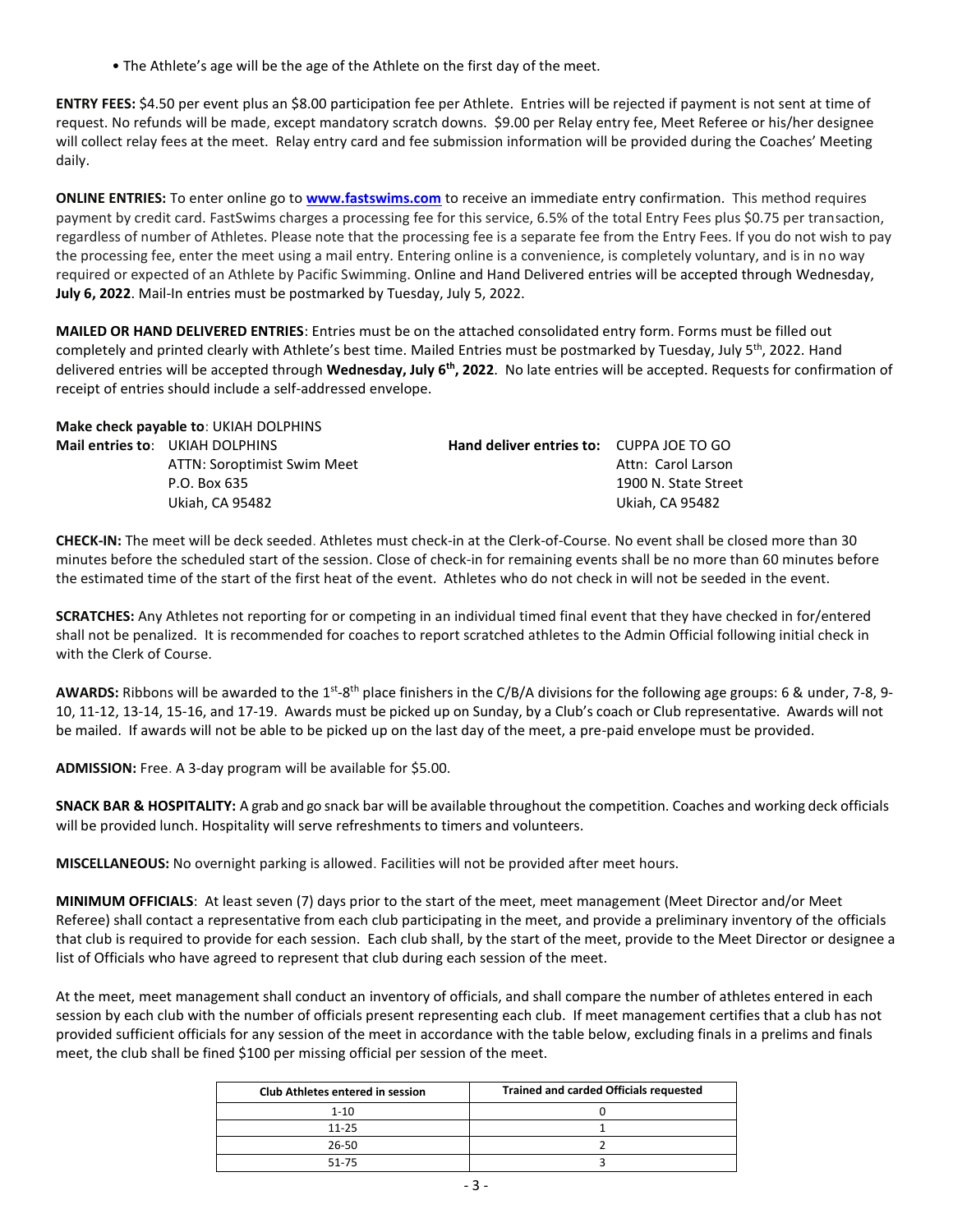| 76-100         |  |
|----------------|--|
| 100 or<br>more |  |

Zone 3 shall include assigned and working Dolphin, Intermediary/Chief Timing Judge, and Computer operator in the count of officials for a session although these positions are not carded. Clubs may use officials "borrowed" from other clubs, or unattached officials at the meet who agree to fulfill their obligation under the rule.

## **EVENT SUMMARY**

|               | <b>FRIDAY</b>            |                                                     |
|---------------|--------------------------|-----------------------------------------------------|
| $9 - 10$      | $11 - 12$                | 13-Over                                             |
| 200IM         | 200IM                    | <b>25 FREE OPEN</b>                                 |
| 25 FREE       | 25 FREE                  | 1650 FR OPEN*                                       |
| 1650 FR OPEN* | 1650 FR OPEN*            |                                                     |
|               | <b>Qualifying Times:</b> | *1650 FREE OPEN: Girls - 24:53.99 / Boys - 24:21.89 |

|               | <b>SATURDAY</b> |                 |                 |                   |                 | <b>SUNDAY</b>   |              |
|---------------|-----------------|-----------------|-----------------|-------------------|-----------------|-----------------|--------------|
| 8 & UN        | $9 - 10$        | $11 - 12$       | 13-Over         | <b>8 &amp; UN</b> | $9 - 10$        | $11 - 12$       | 13-Over      |
| 400 IM OPEN   | 400 IM OPEN     | 400 IM OPEN     | 400 IM OPEN     | 500 FR OPEN       | 500 FR OPEN     | 500 FR OPEN     | 500 FR OPEN  |
| <b>25 FLY</b> | <b>50 FLY</b>   | <b>100 FLY</b>  | 100 BACK        | 25 BACK           | <b>200 FREE</b> | 100 IM          | 200 BK OPEN  |
| 50 BACK       | 50 BREAST       | 50 BREAST       | <b>200 FREE</b> | 200 BK OPEN       | 50 BACK         | 50 BACK         | 200 IM       |
| 100 IM        | 100 BACK        | <b>200 FREE</b> | <b>100 FLY</b>  | 50 FREE           | 200 BK OPEN     | 200 BK OPEN     | 100 BREAST   |
| 25 FREE       | <b>100 FREE</b> | 50 FREE         | <b>100 FREE</b> | 50 BREAST         | 50 FREE         | 100 BREAST      | 50 FREE      |
| 200 BR OPEN   | 200 BR OPEN     | 100 BACK        | 200 BR OPEN     | <b>50 FLY</b>     | 100 BREAST      | <b>50 FLY</b>   | 200 FLY OPEN |
| 100 M RELAY   | 200 M RELAY     | 200 BR OPEN     | 200 M RELAY     | 25 BREAST         | <b>100 FLY</b>  | <b>100 FREE</b> | 200 FR RELAY |
|               |                 | 200 M RELAY     |                 | 200 FLY OPEN      | 100 IM          | 200 FLY OPEN    |              |
|               |                 |                 |                 | 100 FR RELAY      | 200 FLY OPEN    | 200 FR RELAY    |              |
|               |                 |                 |                 |                   | 200 FR RELAY    |                 |              |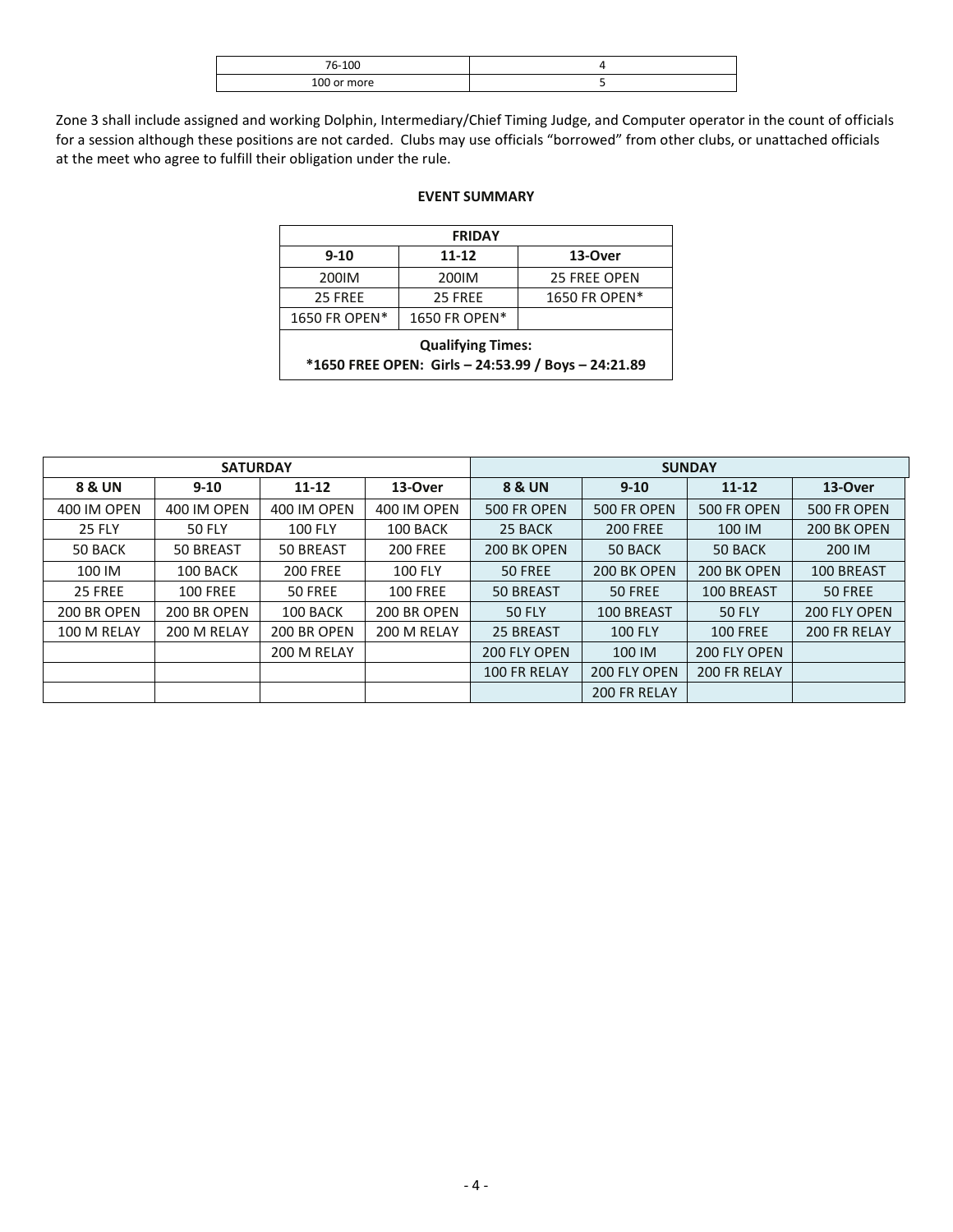| w<br>۰, |
|---------|
|         |

|               | <b>FRIDAY, July 15, 2022</b> |               |
|---------------|------------------------------|---------------|
| <b>EVENT#</b> | <b>EVENT</b>                 | <b>EVENT#</b> |
|               | 11-12 200 IM                 |               |
| 2             | 10-Under 200 IM              |               |
|               | <b>OPEN 25 FREE</b>          |               |
|               | OPEN 1650 FREE               |               |
| 24:53.99      | <b>Qualifying Time</b>       | 24:21.89      |

| SATURDAY, July 16, 2022<br><b>EVENT#</b><br><b>EVENT</b><br>101<br><b>OPEN 400 IM</b><br>102<br>103<br>11-12 100 FLY<br>104<br>105<br>8 & U 25 FLY<br>106<br>107<br>9-10 50 FLY<br>108<br>110<br>109<br>13 & O 100 BACK<br>111<br>112<br>11-12 50 BREAST | <b>EVENT#</b> |                              |
|----------------------------------------------------------------------------------------------------------------------------------------------------------------------------------------------------------------------------------------------------------|---------------|------------------------------|
| <b>EVENT#</b>                                                                                                                                                                                                                                            |               | <b>SUNDAY, July 17, 2022</b> |
|                                                                                                                                                                                                                                                          |               | <b>EVENT</b>                 |
|                                                                                                                                                                                                                                                          | 201           | OPEN 500 FREE                |
|                                                                                                                                                                                                                                                          | 203           | 11-12 100 IM                 |
|                                                                                                                                                                                                                                                          | 205           | 9-10 200 FREE                |
|                                                                                                                                                                                                                                                          | 207           | 8 & U 25 BACK                |
|                                                                                                                                                                                                                                                          | 209           | 11-12 50 BACK                |
|                                                                                                                                                                                                                                                          | 211           | 9-10 50 BACK                 |
| 113<br>8 & U 50 BACK<br>114                                                                                                                                                                                                                              | 213           | OPEN 200 BACK                |
| 115<br>9-10 50 BREAST<br>116                                                                                                                                                                                                                             | 215           | 8 & U 50 FREE                |
| 117<br>11 & O 200 FREE<br>118                                                                                                                                                                                                                            | 217           | 9-10 50 FREE                 |
| 119<br>8 & U 100 IM<br>120                                                                                                                                                                                                                               | 219           | 13 & O 200 IM                |
| 121<br>9-10 100 BACK<br>122                                                                                                                                                                                                                              | 221           | 8 & U 50 BREAST              |
| 123<br>11-12 50 FREE<br>124                                                                                                                                                                                                                              | 223           | 9-10 100 BREAST              |
| 125<br>13 & O 100 FLY<br>126                                                                                                                                                                                                                             | 225           | 11 & O 100 BREAST            |
| 127<br>128<br>9-10 100 FREE                                                                                                                                                                                                                              | 227           | 8 & U 50 FLY                 |
| 129<br>130<br>8 & U 25 FREE                                                                                                                                                                                                                              | 229           | 9-10 100 FLY                 |
| 131<br>132<br>13 & O 100 FREE                                                                                                                                                                                                                            | 231           | 11-12 50 FLY                 |
| 133<br>11-12 100 BACK<br>134                                                                                                                                                                                                                             | 233           | 13 & O 50 FREE               |
| 135<br>OPEN 200 BREAST<br>136                                                                                                                                                                                                                            | 235           | 8 & U 25 BREAST              |
| 8-U 100 MEDLEY RELAY<br>137<br>138                                                                                                                                                                                                                       | 237           | 9-10 100 IM                  |
| 139<br>140<br>9-10 200 MEDLEY RELAY                                                                                                                                                                                                                      | 239           | 11-12 100 FREE               |
| 141<br>11-12 200 MEDLEY RELAY<br>142                                                                                                                                                                                                                     | 241           | OPEN 200 FLY                 |
| 143<br>144<br>13-0 200 MEDLEY RELAY                                                                                                                                                                                                                      | 243           | 8 & U 100 FREE RELAY         |

|               | SATURDAY, July 16, 2022 |               |
|---------------|-------------------------|---------------|
| <b>EVENT#</b> | <b>EVENT</b>            | <b>EVENT#</b> |
| 101           | <b>OPEN 400 IM</b>      | 102           |
| 103           | 11-12 100 FLY           | 104           |
| 105           | 8 & U 25 FLY            | 106           |
| 107           | 9-10 50 FLY             | 108           |
| 109           | 13 & O 100 BACK         | 110           |
| 111           | 11-12 50 BREAST         | 112           |
| 113           | 8 & U 50 BACK           | 114           |
| 115           | 9-10 50 BREAST          | 116           |
| 117           | 11 & O 200 FREE         | 118           |
| 119           | 8 & U 100 IM            | 120           |
| 121           | 9-10 100 BACK           | 122           |
| 123           | 11-12 50 FREE           | 124           |
| 125           | 13 & O 100 FLY          | 126           |
| 127           | 9-10 100 FREE           | 128           |
| 129           | 8 & U 25 FREE           | 130           |
| 131           | 13 & O 100 FREE         | 132           |
| 133           | 11-12 100 BACK          | 134           |
| 135           | OPEN 200 BREAST         | 136           |
| 137           | 8-U 100 MEDLEY RELAY    | 138           |
| 139           | 9-10 200 MEDLEY RELAY   | 140           |
| 141           | 11-12 200 MEDLEY RELAY  | 142           |
| 143           | 13-0 200 MEDLEY RELAY   | 144           |
|               |                         |               |
|               |                         |               |
|               |                         |               |

Use the following URL to find the time standards: <http://www.pacswim.org/swim-meet-times/standards>